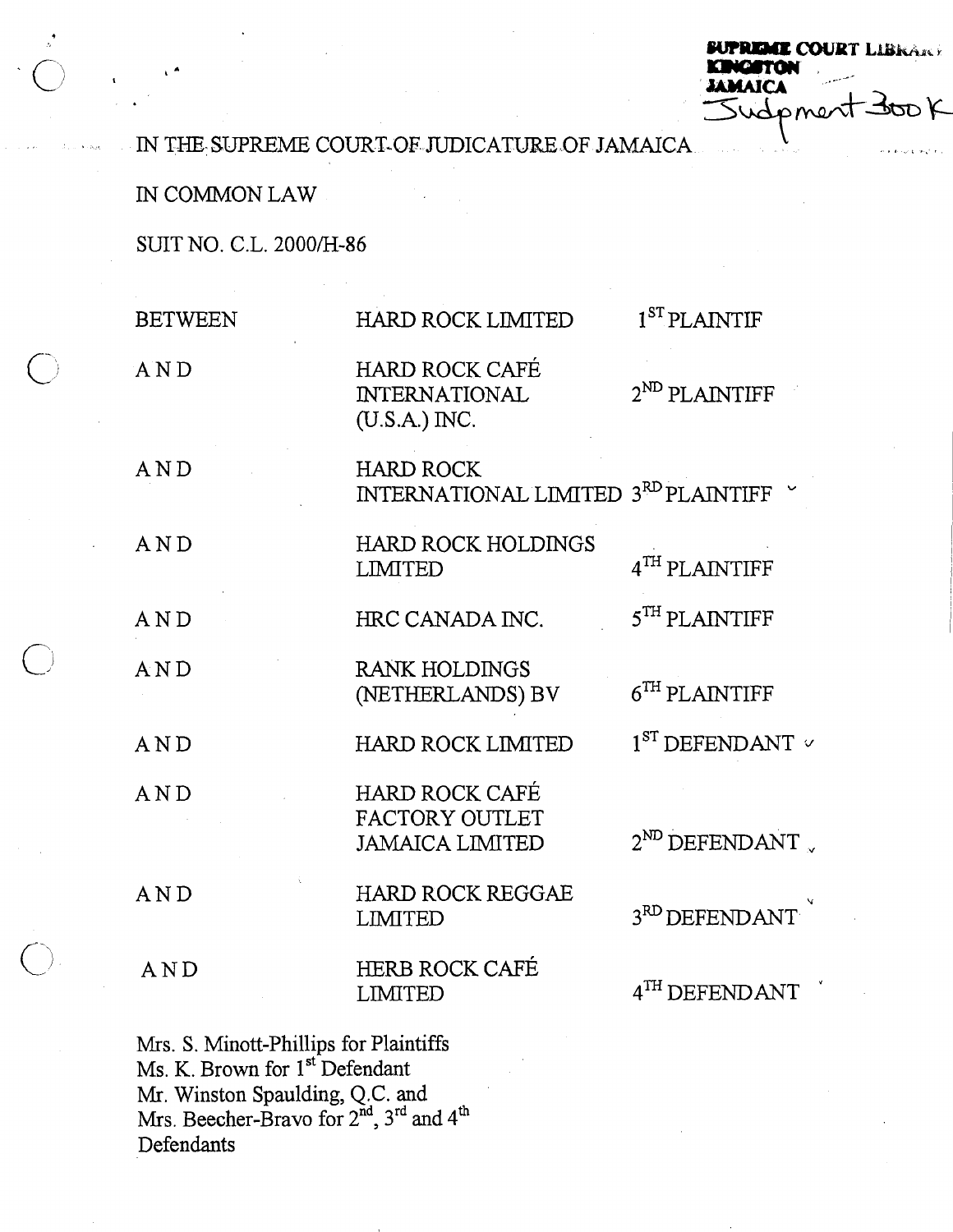## . . . Heard: . . . ..- 26" February 2001, **4'h** April, 200 1 and 30<sup>th</sup> November, 2001

## *CAMPBELL, J.*

The matters before the Court, are applications by way of Summons brought by the Defendants as preliminary issues to the Plaintiffs' application for injunctive relief. There are three categories of applications by the Defendants before the Court.

- (i) Application for leave to cross-examine deponents;
- (ii) Application for Security of Costs;
- $(iii)$  Application to strike out the third Defendant from the action.

The Plaintiffs are six companies incorporated under the laws of some five countries; the United States, Canada, Netherlands, United Kingdom and Channel Islands. The four Defendants are registered under the Laws of Jamaica.

On  $25<sup>th</sup>$  January, 2001, the Plaintiffs filed Writ of Summons dated  $31<sup>st</sup>$ August, 2001 and an Amended Statement of Claim, in whch they sought the following reliefs:

> 1. Damages for passing off and/or infringement of trade mark and/or arising from the Defendant's contravention of section 37 of the Fair Competition Act.

 $\overline{2}$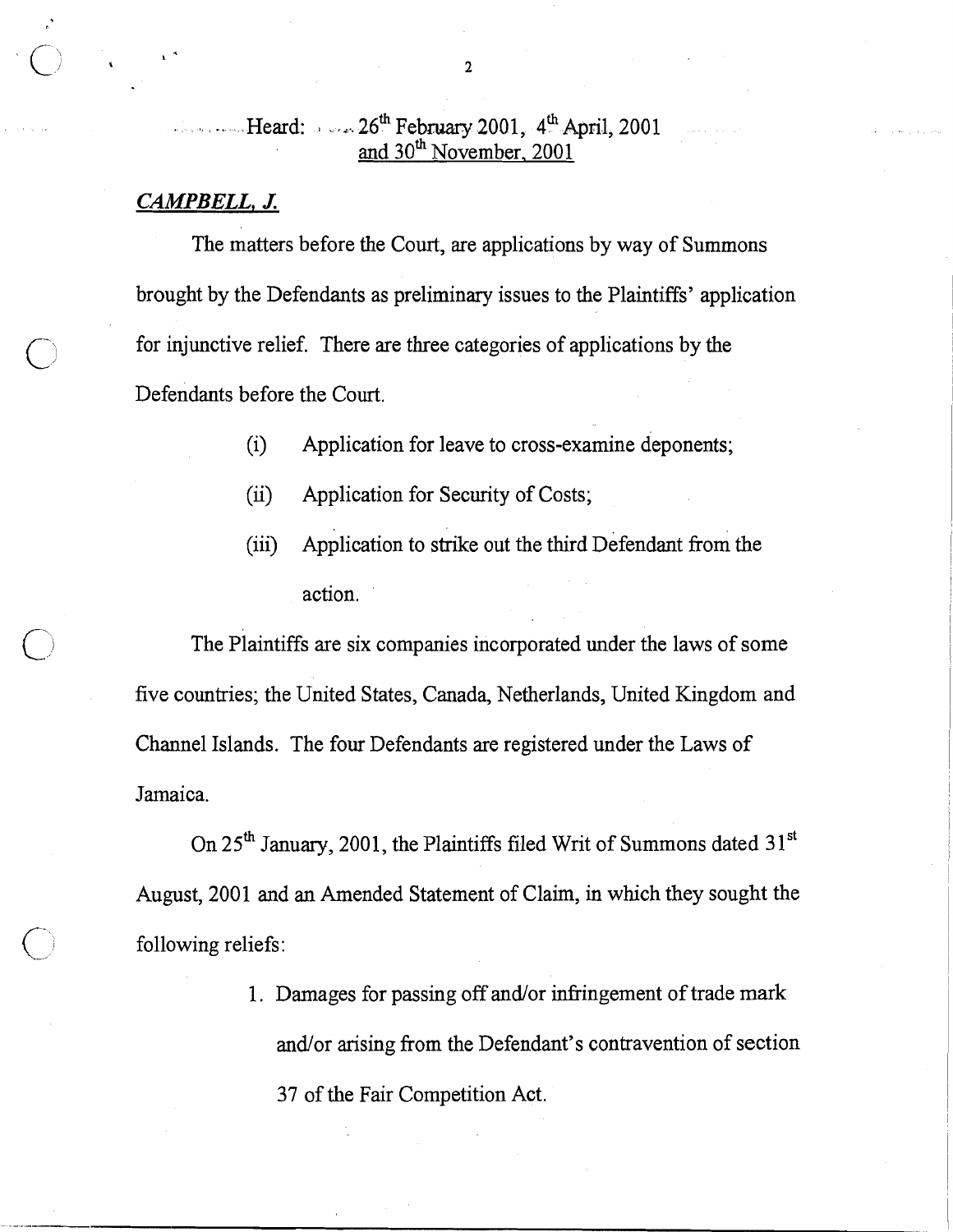**2.** An order that the Defendants change their names within six (6) weeks of the date of judgment to such name as does not use the words "Hard Rock", "Herb Rock" or "Hard Rock Café" or any colourable imitation thereof.

**3.** An injunction restraining the Defendants, whether by themselves, their directors, officers, servants or agents or any of them, or otherwise howsoever from:

(a) infringing the Plaintiffs' trade marks;

- (b) passing-off or attempting to pass-off the Defendants' business as and for the business of the Plaintiffs by the use in connection therewith, in any form or manner or for any purpose whatsoever, the name or trading style "Hard Rock Café" or "Hard Rock" or which so nearly resembles same or any colourable imitations thereof.
- (c) carrying on any business under the name or style "Hard Rock Café" or "Hard Rock' or any name or style which includes the words "Hard Rock Café" or "Hard Rock" or any name or trading style containing the words "Hard Rock Café" or "Hard Rock" or which so nearly resembles the same or any colourable imitation thereof.

4. Obliteration upon oath of all marks upon all tags, signs,

 $\overline{\mathbf{3}}$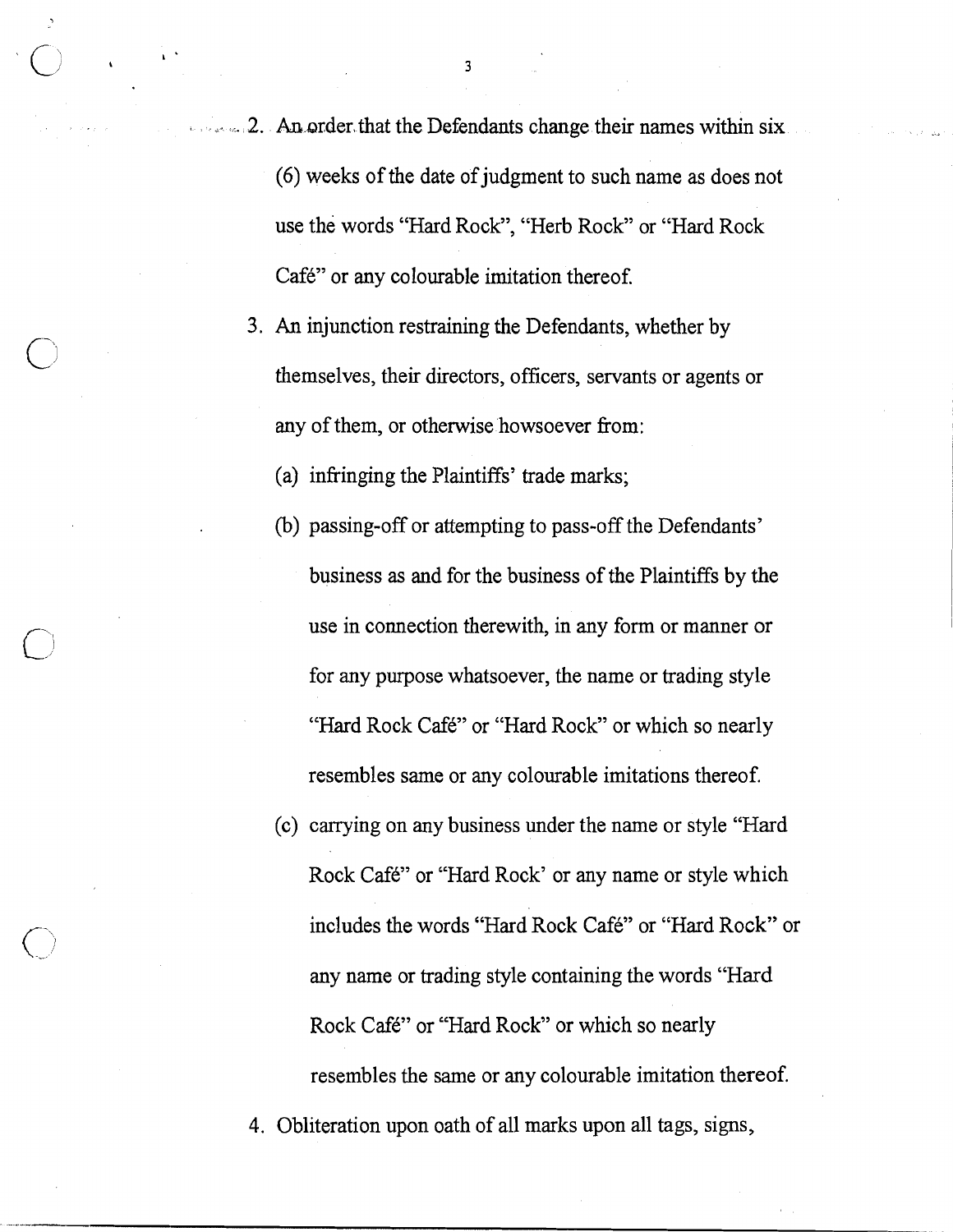**ID --**banners, advertising material or other articles which bear the name, mark or style "Hard Rock Café" or "Hard Rock" or which would be a breach of the aforesaid injunction prayed for and verification upon oath by the Defendants that they no longer have in their possession, custody or control any sign advertising material or article so marked.

5. Interest

On the  $17<sup>th</sup>$  November, 2000, the Plaintiffs filed a Summons for Interlocutory Injunction applying for an order in terms of paragraph **3** of the . relief claimed on the Endorsed Writ of Summons.

On the 5<sup>th</sup> March, 2001, the deponent filed their defence and counter claim. The application for Interlocutory Injunction came on for hearing on the  $6t<sup>h</sup>$  March, 2001 but was adjourned.

The second and fourth Defendants each filed two summons seeking:

- 1. Leave to cross-examine Deponents at the hearing of the summons for Interlocutory Injunction.
- 2. That the action be stayed unless the Plaintiffs give security for Costs, within 10 or 14 days respectively'of the order.
- 3. The third Defendant applied to be removed fiom the action, or alternatively that the pleadings filed in relation to the third Defendant be struck out on the ground that this disclose no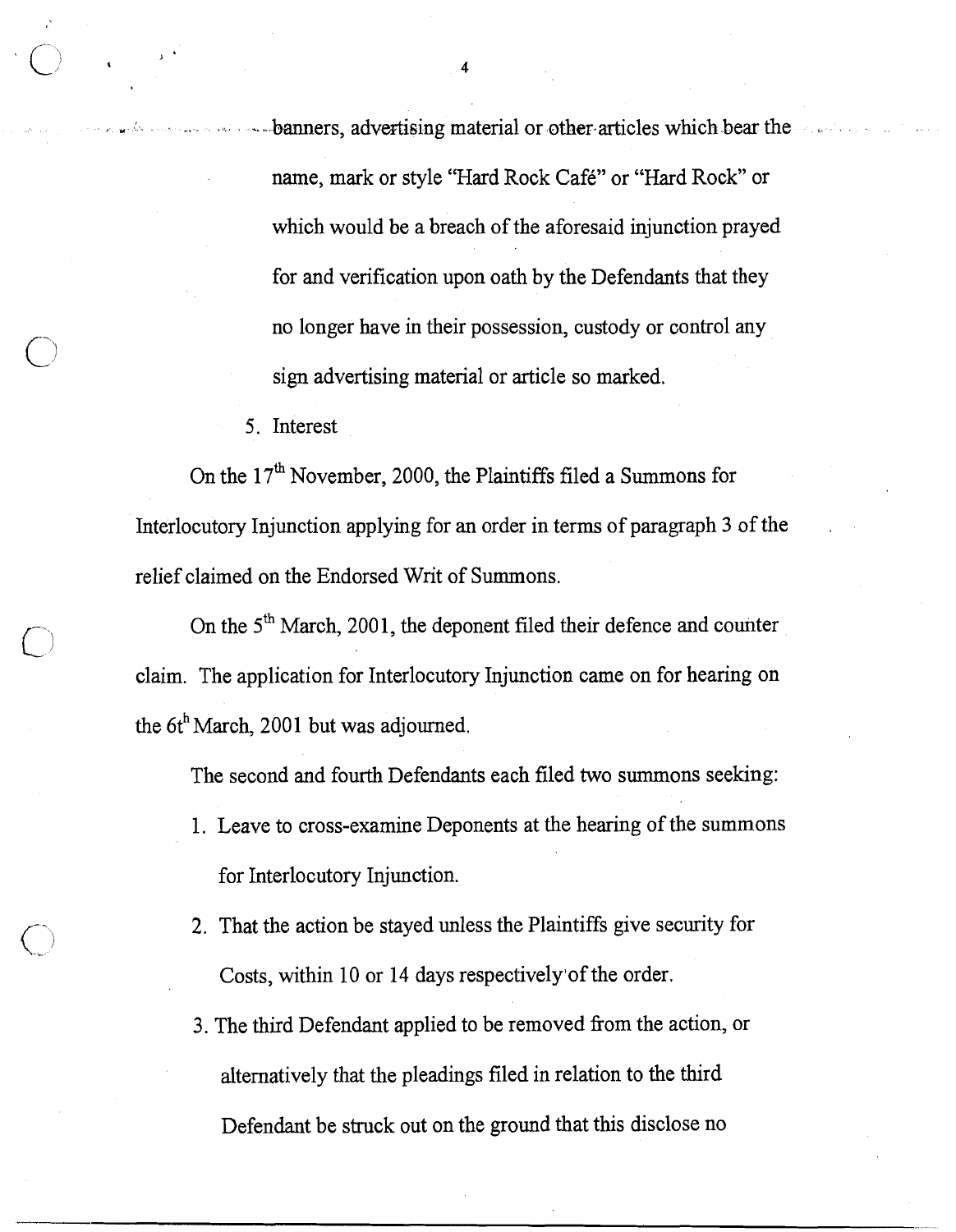**b**, **b**, **b**, **c**  $\alpha$  **b**, **c**  $\alpha$  **c**  $\alpha$  **c**  $\alpha$  **c**  $\alpha$  **c**  $\alpha$  **c**  $\alpha$  **c**  $\alpha$  **c**  $\alpha$  **c**  $\alpha$  **c**  $\alpha$  **c**  $\alpha$  **c**  $\alpha$  **c**  $\alpha$  **c**  $\alpha$  **c**  $\alpha$  **c**  $\alpha$  **c**  $\alpha$  **c**  $\alpha$  **c**  $\alpha$  **c**  $\alpha$  **c**  $\alpha$  **c**

The second and fourth Defendants made a joint application in respect of each summons. Their application to cross-examine was in respect of three deponents two of whom were resident in the United States of America. The other was a local resident. The application in respect of the foreignbased deponents was withdrawn during the course of the hearing.

## The summons for leave to cross-examine deponents

S .406 of the Judicature (Civil Procedure Code) Law, states:

"S. 406 Upon any motion, petition or summons, evidence may be given by affidavit; but the Court or a Judge may on the application of either party, order the attendance for cross-examination of the person making any such affidavit, and where, after such an order has been made, the person in question does not attend, his affidavit shall not be used as evidence unless by the special leave of the Court or a Judge".

Substantively similar provision is made by Order 3812 of the Supreme Court Rules (U.K.), although differently worded makes provision for the attendance for cross-examination of deponents. Both the Jamaican and U.K. rules give the Court a discretion, to order the attendance for crossexamination of an affiant which as Counsel for the Applicant concedes is very rarely used in applications for interlocutory injunctions.

The notes to the rule of 1997 Practice at page 647 states: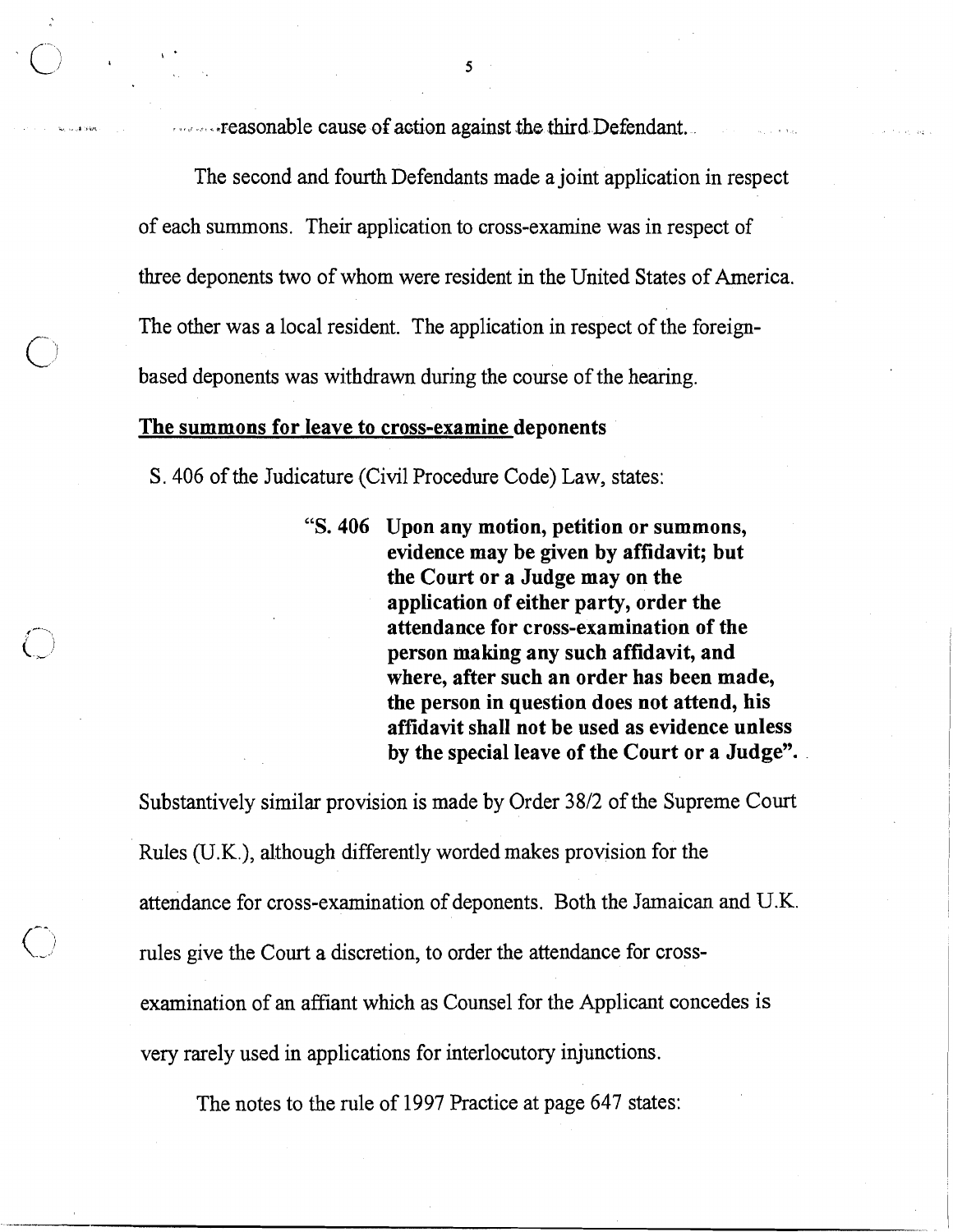**u** .. **"There is a discretion as to ordering crossexamination on affidavits filed in interlocutory applications (see para.(3)). Cross-examination upon affidavits sworn in applications for interlocutory applications is very rare. It was ordered by consent, in** *The Berkely Hotel Co Ltd v. Berkley International (Mayfair) Ltd [1970] l?S. R* **300".** 

It was nonetheless argued on behalf of the Defendants that the circumstances of this case had special features that should cause the Court to exercise its discretion and order cross-examination. Firstly it was argued, that the substantive application for injunctive relief should it succeed would have the effect of disposing of practically all the rights of the parties. An examination of the Writ of Summons and Statement of Claim reveals that the rights being complained of is wider than those being sought to be protected by the interlocutory application for example, the interlocutory application does not claim for contravention of **S.37** of the Fair Competition Act. Neither is there an interlocutory application for a change of the Defendants name within six weeks of the Court order.

The Defendants claim that the interlocutory application will dispose of the rights of the parties, would if correct, constitute a bar to the grant of the interlocutory injunction that is sought. In **Cayne vs Global Natural Resources Plc** [I9841 **1** A11.E.R. 225. May, L.J. observed at page 238, Letter F:

6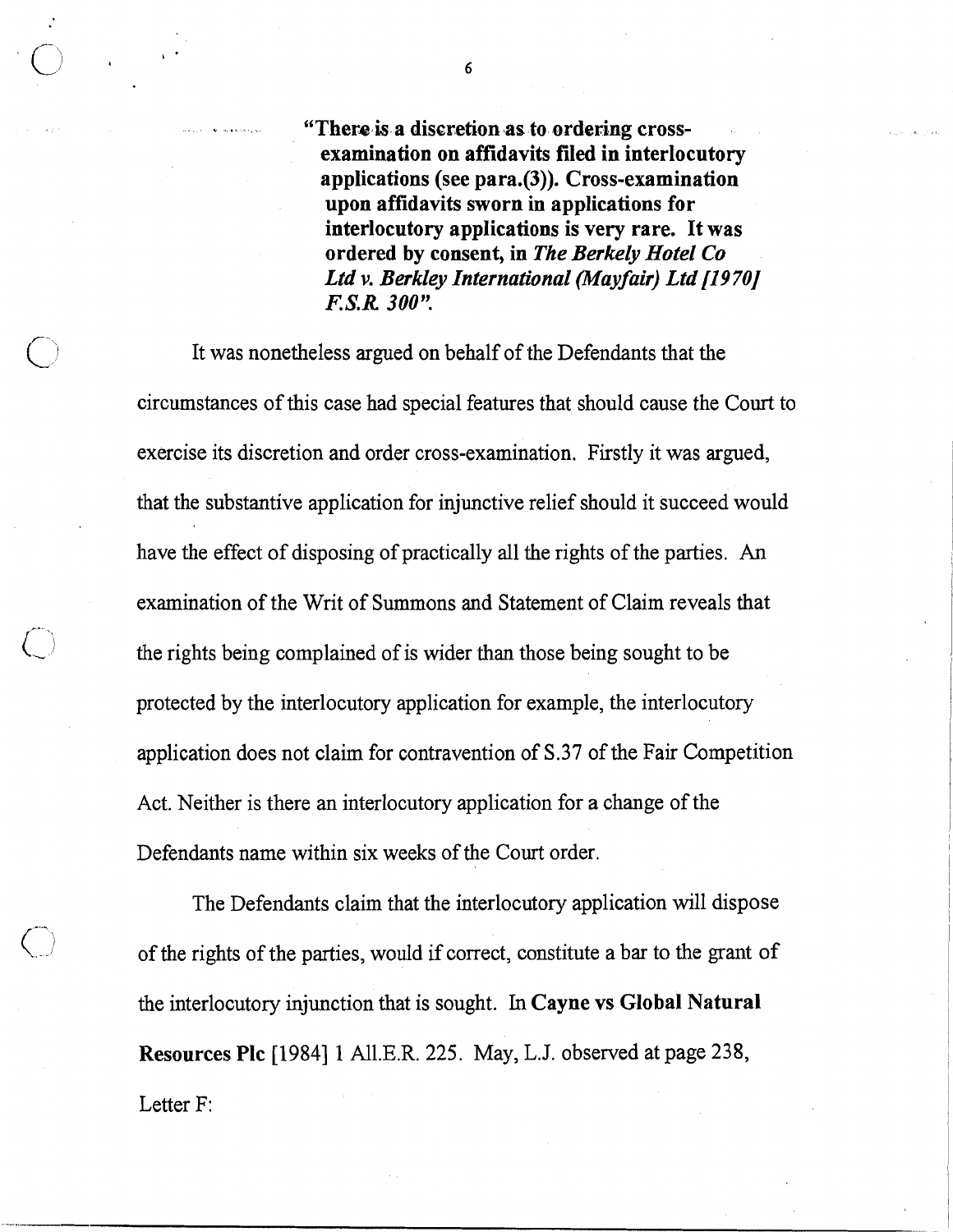*Where a plaintiff brings an action for an* action for an injunction, I think that it is, in general, an injustice to grant one at an interlocutory stage, if this effectively precludes a defendant from the opportunity of having his rights determined in a fair trial."

The second ground forwarded by Counsel for Defendants for the exercise of the Court's discretion is that the affidavits were defective, irregular and deficient. He also complained that they contained contradictions, confusions and gap in the affidavits.

Counsel for the Plaintiffs, has submitted that the grant of an order for cross-examination of the Plaintiffs deponents on their affidavits is not consistent with the function of the Court on the hearing of an application for an interlocutory injunction.

In support of that proposition, Lord Diplock's judgment in American Cyanamid vs Ethicon [I9751 All. E.R. 504 is referred to; where at page 510, letter E, he states:

> "It is no part of the Court function at this stage of the litigation to try to resolve conflicts of evidence on affidavit as to the facts on which the claims of either party may alternatively depend nor to decide difficult questions of law which call for determined argument and mature consideration".

See also the comments of Eveleigh, L.J. in Cayne and Another v Global Natural Resources Plc. (supra) at page 229 letter J, 230 letter A.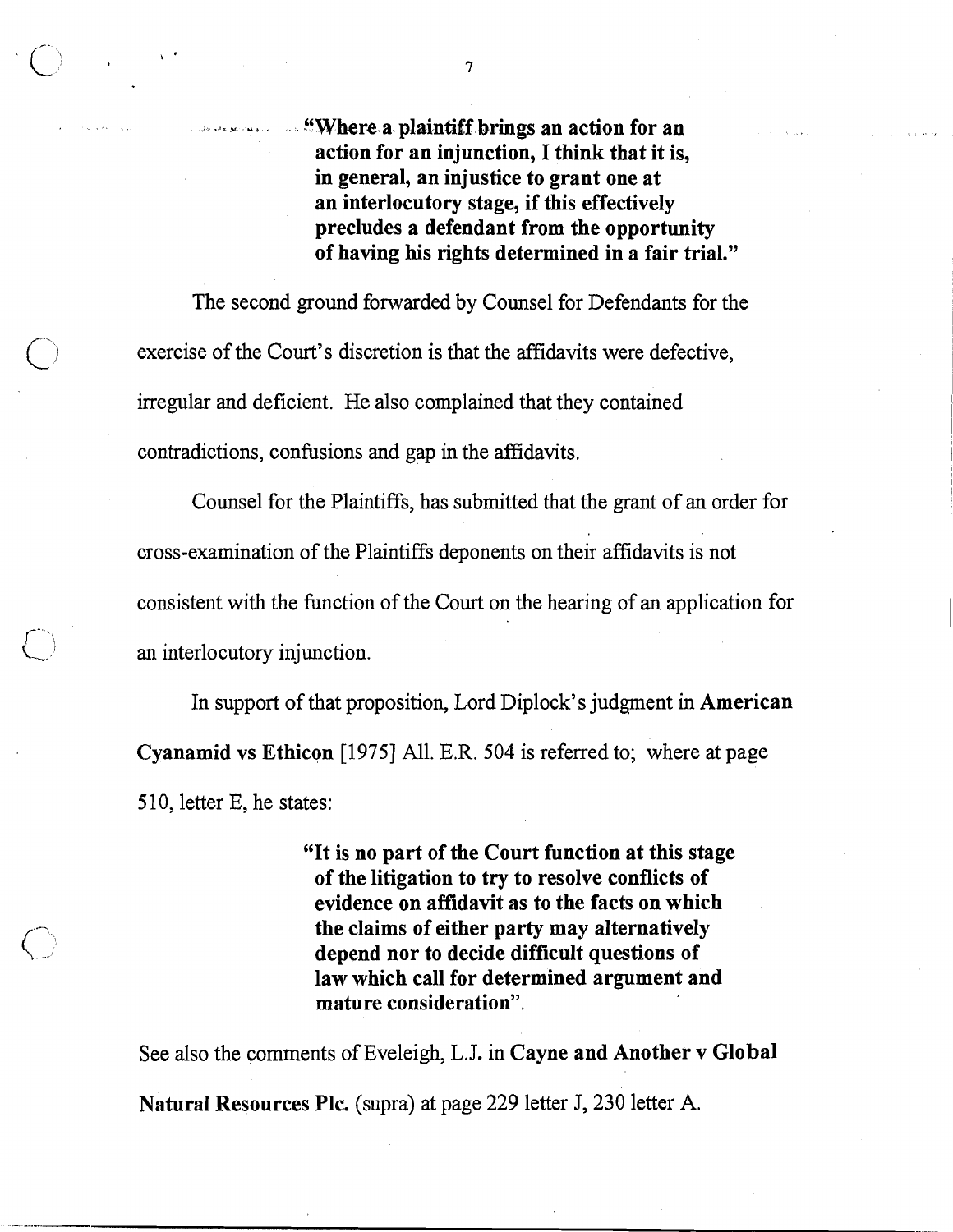$\cdot$  The application for cross-examination of the deponents in support of the application for interlocutory relief, was to resolve contradictions and inconsistencies that will arise at the hearing if oral cross-examination is not available. The authorities are clear that there is no need to resolve conflicts of evidence and to undertake something in the nature of a trial. The application for cross-examination of the deponents is therefore refused in respect of the deponent Wendel Segree. The application in respect of the deponents who reside abroad have been withdrawn, in any event those application would have been refused. .

## Summons for Security of Costs

S. 663 of the Judicature Civil Procedure Code provides:

663. The Court may, if in any case it deems fit, require a plaintiff who may be out of the Island, either at the commencement of any suit or at any time during the progress thereof, to give security for costs to the satisfaction of the Court, by deposit or otherwise; and may stay proceedings until such security is given.

Mr. Villarsetty Vijay Kumar, in his affidavit dated 14<sup>th</sup> February in support of the Summons for Security For Costs, states at paragraph 6:

> "That all of the Plaintiffs are entities located outside of the Island of Jamaica and outside of the jurisdiction of this Honourable Court. In the circumstances should the Fourth Defendant succeed at the trial of this action

8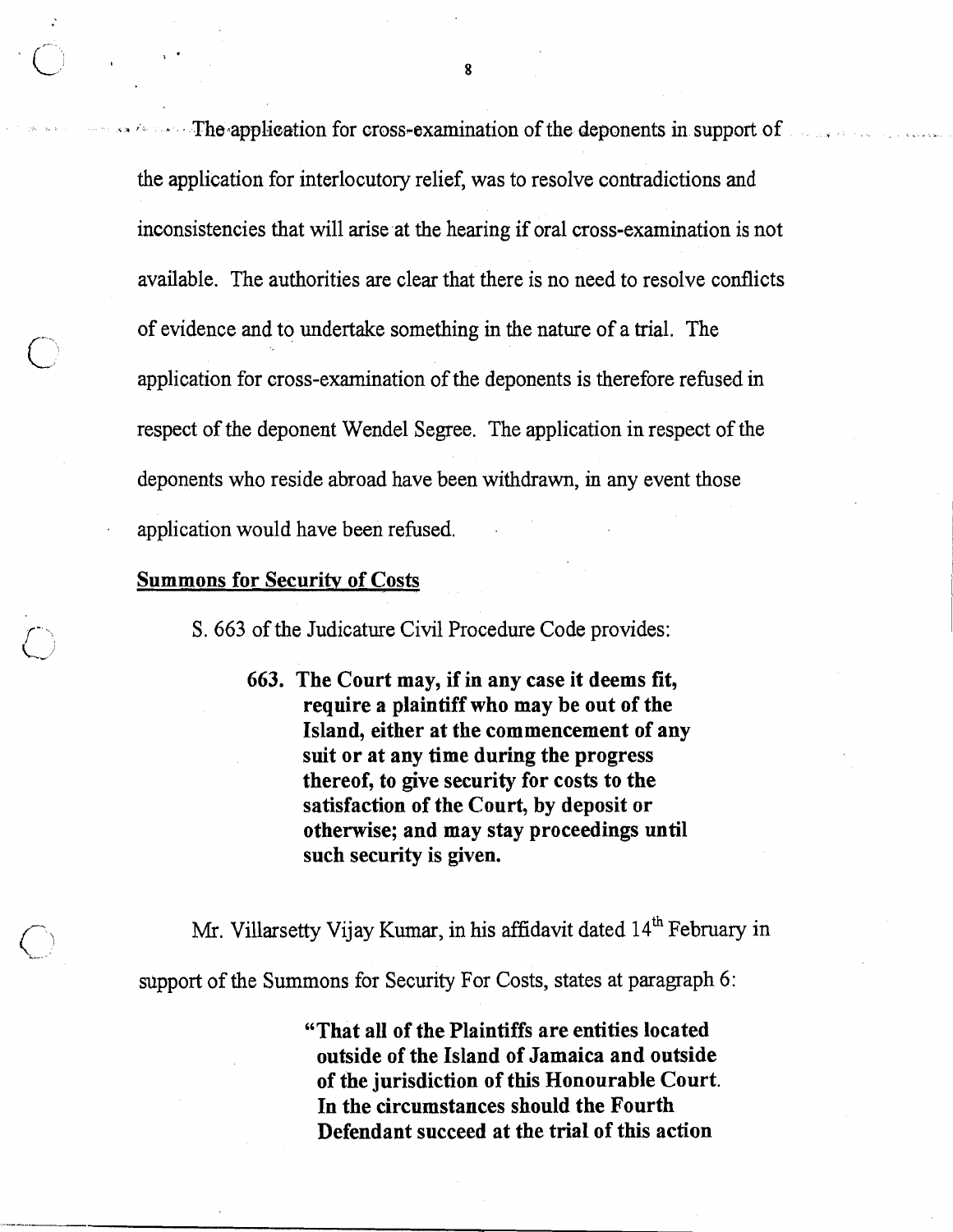and/or should costs be awarded against the Plaintiffs in favour of the Fourth Defendant at the trial or in respect of any other matters, this Defendant would have no way of recovering those costs against the Plaintiffs."

The language of S. 663 of the Code confers upon the Court a discretion that permits the examination of all the circumstances to enable the Court to say whether Security of Costs should be awarded and if so, to what extent.

In Watersports Enterprises Ltd v. Frank (1991) 28 J.L.R. 11 1,

Rowe, P at page 113 letter G:

"A plaintiff who resides outside this jurisdiction as does this respondent, ought to be ordered to give security for costs, unless there are special circumstances which would make it unjust to do so. Although a major matter for consideration is the likelihood of the plaintiff to succeed, parties are discouraged from embarking upon a too detailed examination of the merits of the case unless it can be clearly demonstrated one way or the other that there is a high degree of probability of success or failure see *Porselack* KG. *v. Porzelack (UK) Ltd* **[I9871** 1 W.L.R. 420".

Mr. Villarsetty Vijay Kumar, affidavit, contains a skeleton bill of

costs, which is detailed as follows: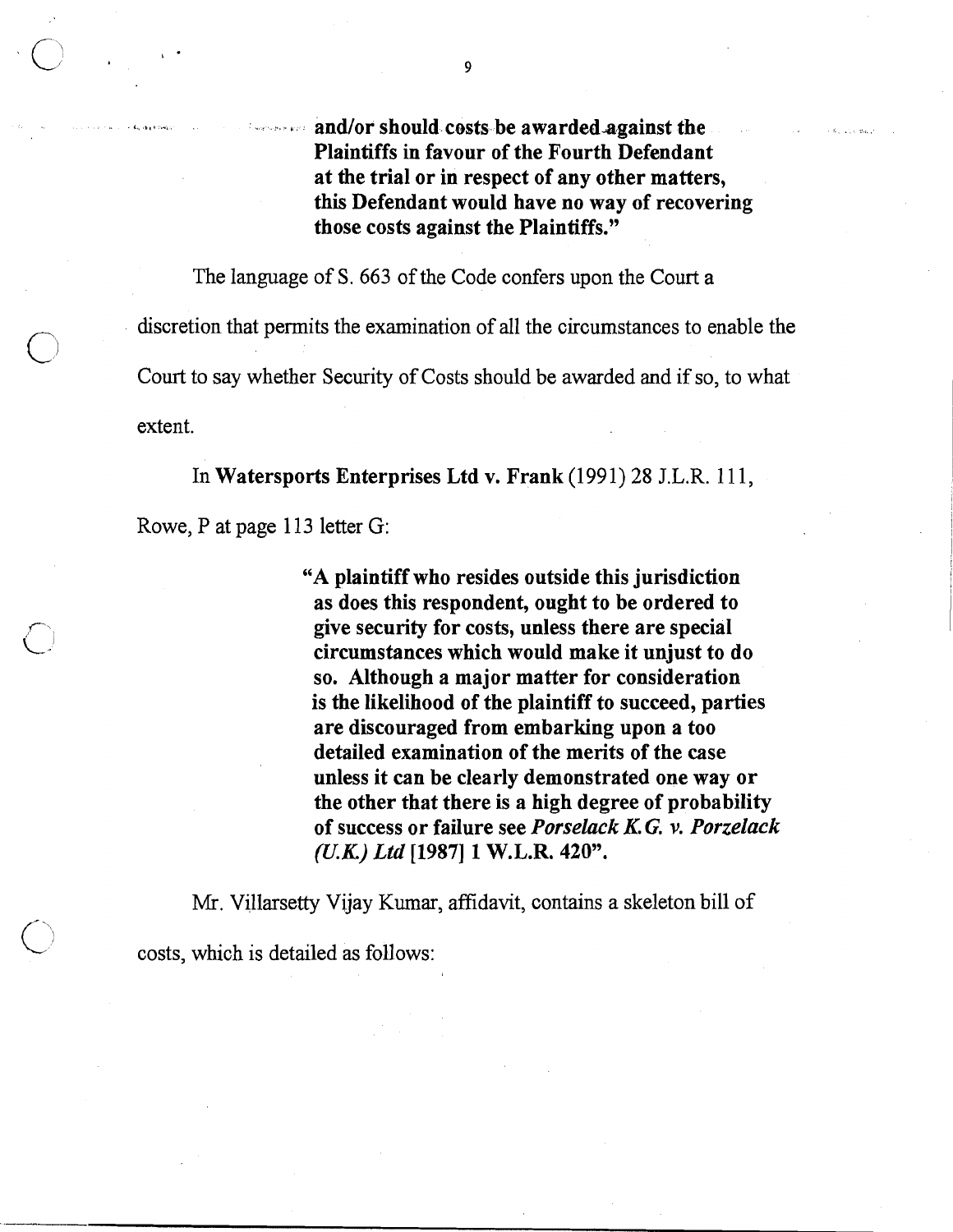(1) Costs already incurred - \$300,000.00 with total costs of

\$7,240,000.00

Queens Counsel cost are calculated at \$350,000.00 for the

first day and refreshers of  $$150,000.00$  per day.

Of these costs Mr. Clayton Johnson in his affidavit dated 21<sup>st</sup>

February, 2001 filed in opposition to the application states at paragraph 4

"I have seen the two affidavits each of Villarsetty Vijay Kumar and Kerri-Gay Brown sworn to on the  $14<sup>th</sup>$  and  $15<sup>th</sup>$  days of February, 2001, respectively. In my opinion the Skeleton Bills of Costs set out in the affidavit in support of the application for Security of Costs are gross over generally and particularly of the fees payable to instructing counsel, junior counsel and Queens' Counsel."

The party and party costs in the Supreme Court is based on the

Registrar of the Courts for determination with Schedule A of the Rules of

The Supreme Court (Attorney-at-law Cost) Rules 2002 as base figure.

Rule 3 (1) provides:

- 3. (1) In the event that a party in any cause or matter who obtains an order or judgment for costs in his favour considers that the costs awardable under Schedule A are insufficient or inadequate he may file a bill of costs setting out the factors relied upon for an increase in the costs to be awarded over and above the sum set out in Schedule A.
	- (2) A bill of costs filed pursuant to this Rule shall be taxed by The Registrar who shall be guided by what is necessary or proper for the attainment of justice or for enforcing or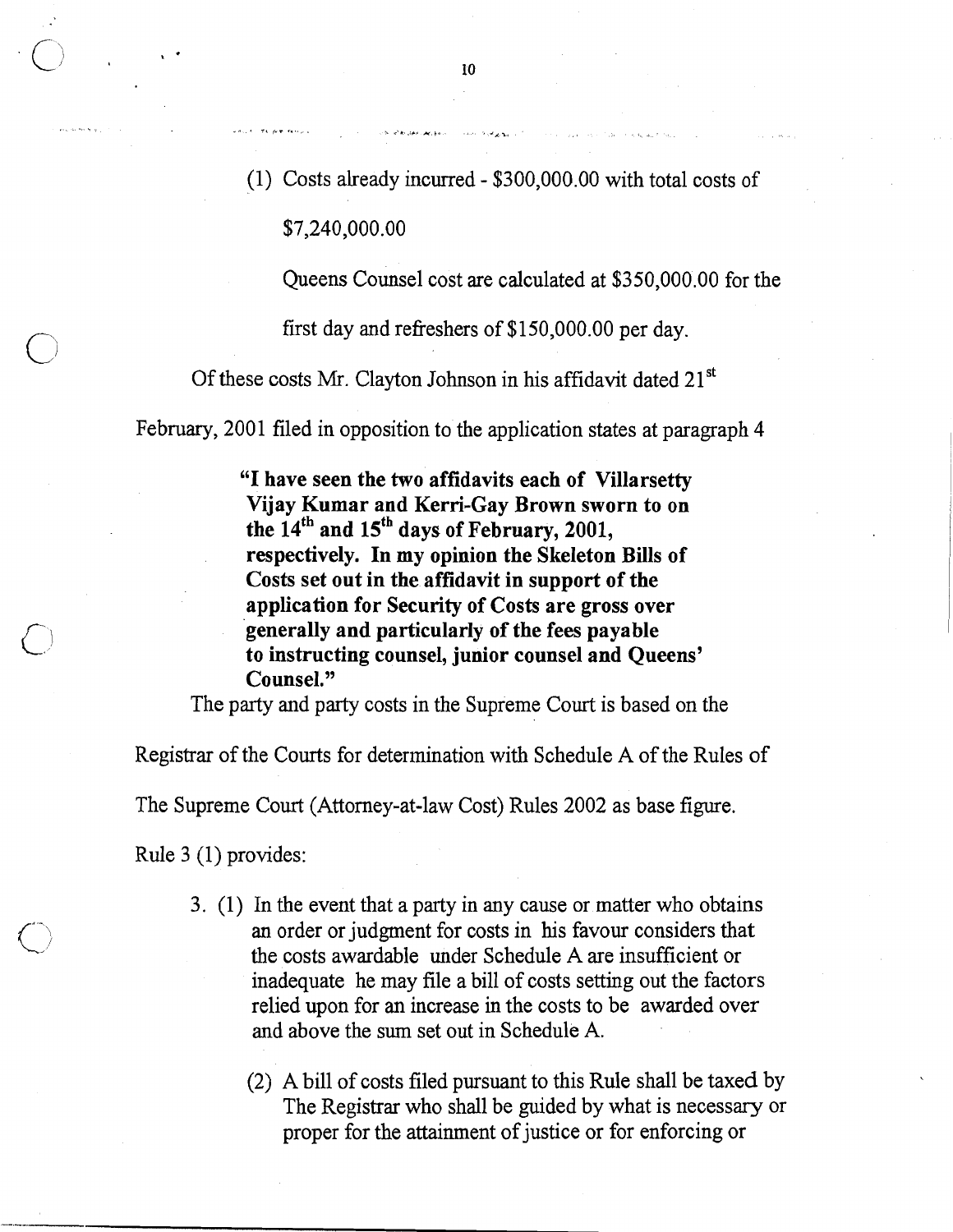defending the rights of the party whose costs are being taxed including the following:

- (a) the complexity of the item or of the cause or matter in which it arises and the difficulty or novelty of the questions involved;
- (b) the responsibility required of and the time and labour expended by the attorney-at-law;
- (c) the number and importance of the documents prepared or perused;
- (d) the place and circumstances in which the work involved or any part thereof was done;
- (e) where money or property is involved, its amount or value;
- **(f)** whether the item or the cause or matter is appropriate for senior counsel or counsel of specialised knowledge and skill; and
- (g) the matters set out in Schedule B and the liability for the payment of General Consumption Tax on the sums taxed hereunder.

The hearing of the Summons for Interlocutory Injunction is estimated at three **(3)** days. There is a cost calculated for attendance at Court for seven (7) days, for matters that Counsel are unable to define or explain other than to say that a matter of this complexity will make these seven  $(7)$  days attendance necessary. A further substantial cost was by way of the estimate of twelve (12) trial days for hearing of the trial. I am unable to allow the seven (7) days cost in the absence of a reasonable explanation as to why they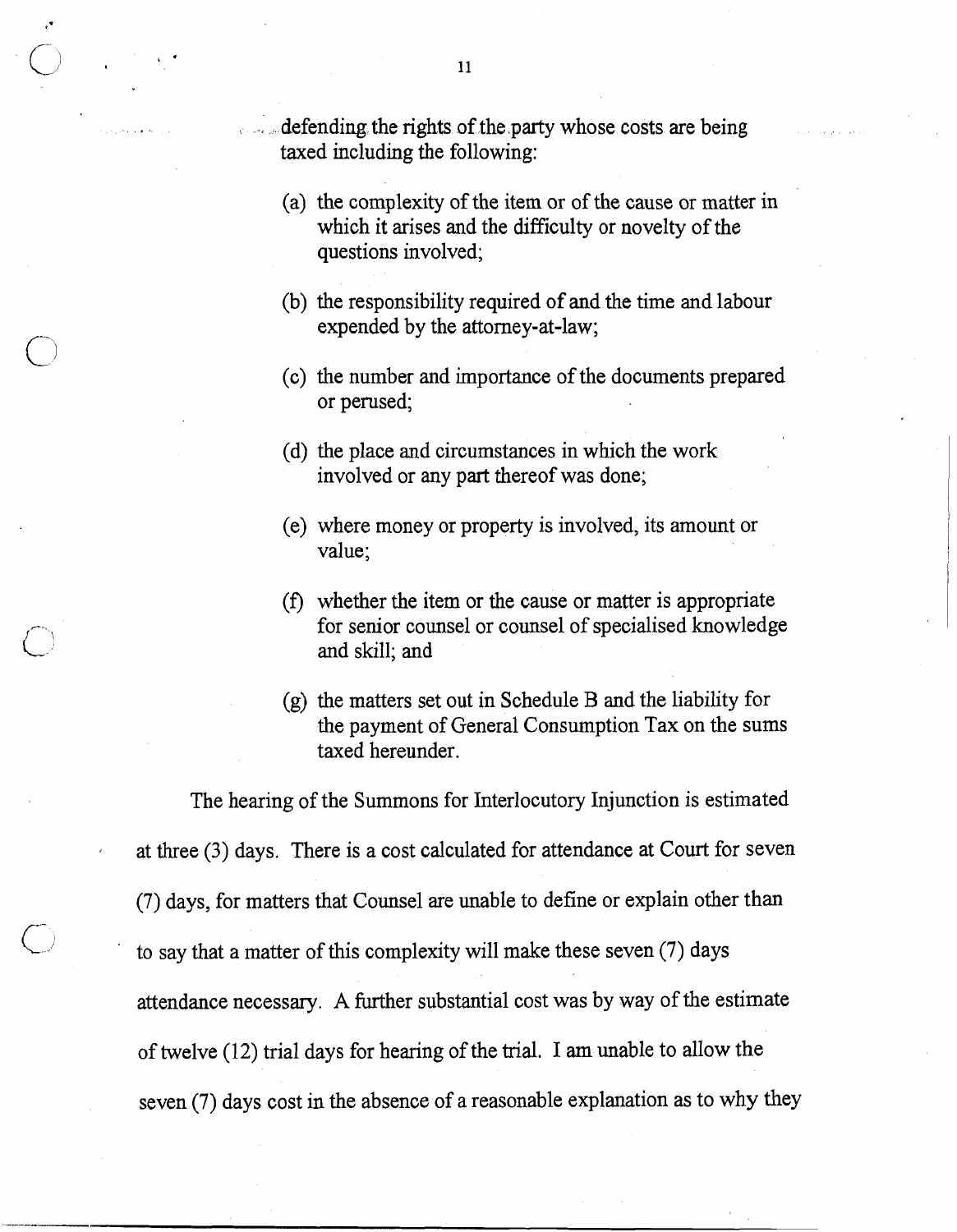..-.are likely to be incurred .L cannot allow,a.trial period of twelve (12) days. I . . % .. **,.**  think that a period of five (5) days must be more reasonable. The preparation and research required for the cases of the 2<sup>nd</sup> and 4<sup>th</sup> defendants enjoy the benefit of having the same attorney appearing on their behalf, costs should be discounted proportionately. The basis of an award for security of costs is two thirds of the party and party costs.

In the **Watersports Enterprises Case** Rowe, **P** said:

**"This Court will apply the conventional approach by which the Supreme Court has always proceeded i.e., to.fix the sum at about two-thirds of this estimated party and party cost up to the trial of the action".** 

Having considered the issues adumbrated in Rule 3(2) we are of the view that party and party costs of \$3.7 million is reasonable in all the circumstances. Discounted by a third, this figure is rounded off to \$2.5m. This sum is then divided equally amongst the three defendants (no application was made in respect of the third defendant).

On behalf of the first Defendant it was urged that the security of costs so determined should be paid within a period of 10 days. The second and fourth Defendants indicated a period of fourteen (14) days. The six Plaintiffs are situated in five different countries with registered offices in three countries. The local banking practices are relevant in considering the period for payment. In the **Price Ltd Inc vs. Costco Trading Co. Ltd. and**